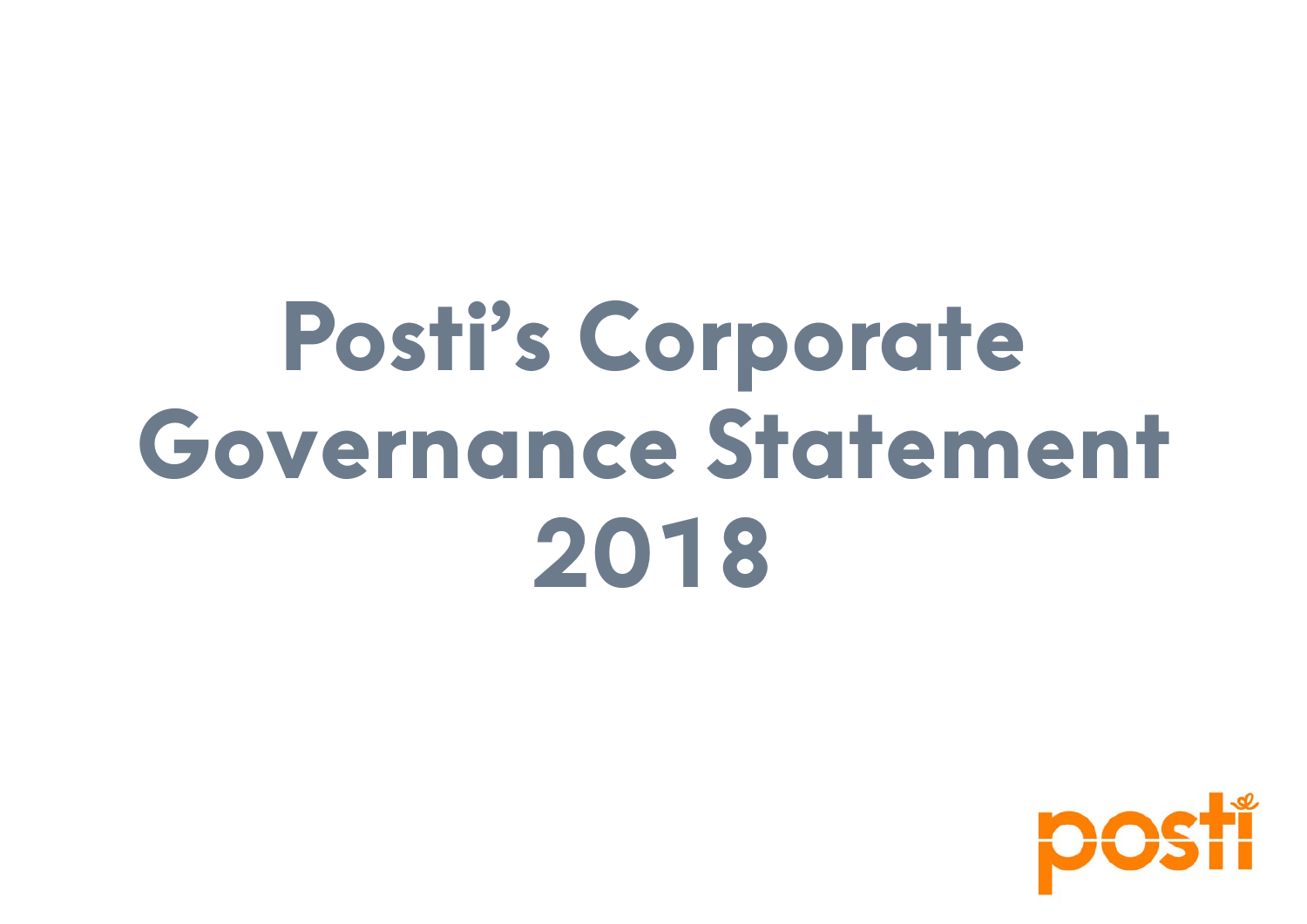$\langle \rangle$ 

# **Corporate Governance Statement 2018**

| 2. General Meeting of the Shareholders 4             |  |
|------------------------------------------------------|--|
|                                                      |  |
|                                                      |  |
|                                                      |  |
|                                                      |  |
|                                                      |  |
|                                                      |  |
|                                                      |  |
|                                                      |  |
|                                                      |  |
| Audit Committee meeting participation in 2018 11     |  |
|                                                      |  |
| Personnel Committee meeting participation in 2018 11 |  |

# 5. President and CEO and other executives .. 12

# 6. Other Corporate Governance ..................... 17

 $\overline{2}$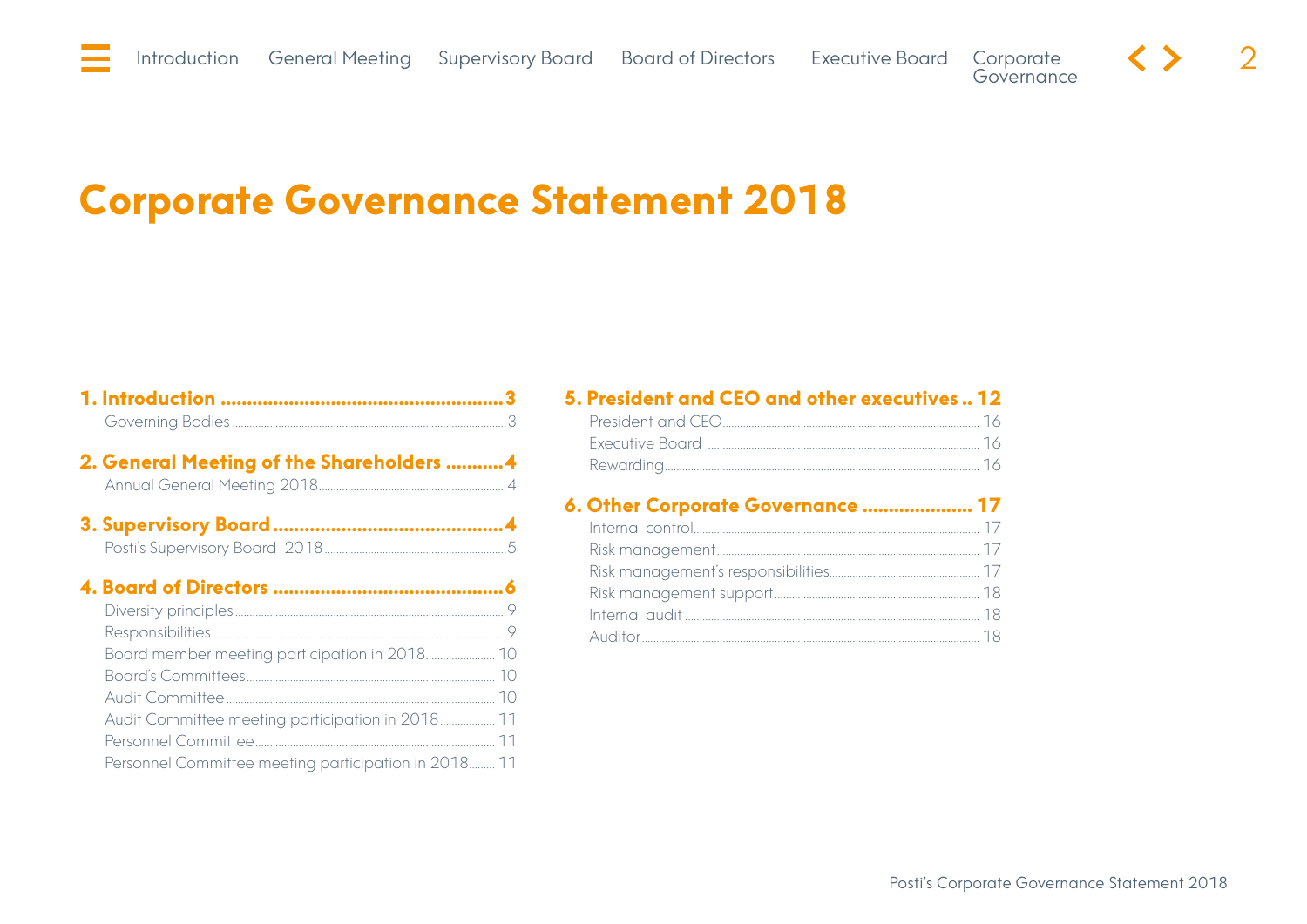# <span id="page-2-0"></span>**1 Introduction**

This statement describes the governance structures, practices and policies that Posti Group Corporation ("Posti") applies in order to ensure the independence and integrity of decision-making as well as the appropriate controls related thereto.

Posti's Corporate Governance Statement is prepared according to the Finnish Corporate Governance Code issued by the Securities Market Association on 1 October 2015, and in force starting 1 January 2016. The Finnish Corporate Governance Code is available on the website of the Securities Market Association at www.cgfinland.fi.

Corporate governance at Posti is based on Finnish laws, the company's Articles of Association and the written charters of the Supervisory Board, the Board of Directors and its Committees. In Posti, the Finnish State exercises the shareholder's decision-making power. The State's

direct ownership of Posti Group Corporation is 50.1 per cent, with 49.9 per cent of the shares owned by the Finnish State Business Development Company (Vake Oy).

Posti complies with the Finnish Corporate Governance Code 2015 as in force, except regarding recommendations 1,2,3 and 4, since it has only two shareholders (2)\*.

The Corporate Governance Statement has been reviewed by the Audit Committee of Posti's Board of Directors. This Corporate Governance Statement is published as a separate, unaudited report released in connection with the Financial Statements and the Board of Directors' Annual Report. Posti prepares consolidated financial statements and interim reports in accordance with the International Financial Reporting Standards (IFRS), as adopted by the EU.

#### **Governing Bodies**

Posti has a governance model, by which the management of Posti is the responsibility of the General Meeting of Shareholders, the Board of Directors and the President and CEO. In addition, the management of the company is supervised by the Supervisory Board. The duties of these corporate bodies are as defined in the Finnish Companies Act. The General Meeting of Shareholders elects the Supervisory Board, Board of Directors and auditors.

\* Previously, the Finnish State owned directly all of the shares in Posti Group Corporation. By a decision made by the Finnish Government in December 5, 2018, 49.9 per cent of the shares were transferred to the Finnish State Business Development Company (Vake Oy). After the transfer, the State's direct ownership of Posti is 50.1 per cent.

1 Posti departs from the Corporate Governance Code in the following ways:

• the members of the Board of Directors do not participate in the General Meeting of the Shareholders (Recommendation 3).

In addition, Posti departs from the Corporate Governance Code in that it does not publish on its website:

- the notice of the General Meeting and the appendices thereto (Recommendation 1),
- the date by which a shareholder must present to the Board of Directors a matter that he insists be discussed in the General Meeting (Recommendation 2),
- the archive of the documents of the General Meeting (Recommendation 4).

Compliance with the above recommendations of the Code is not relevant, since there are regular exchanges between the Board of Directors, the management of the company and the two shareholders, and thus regular and sufficient information is available for the shareholders at all times.

The agenda and notice to the General Meeting are prepared well in advance in direct communication with the shareholders in order to ensure that all relevant matters will be discussed at the General Meeting. The shareholders rights are also effectively protected as the minutes of the meetings and other documentation related thereto are made available to the shareholder directly.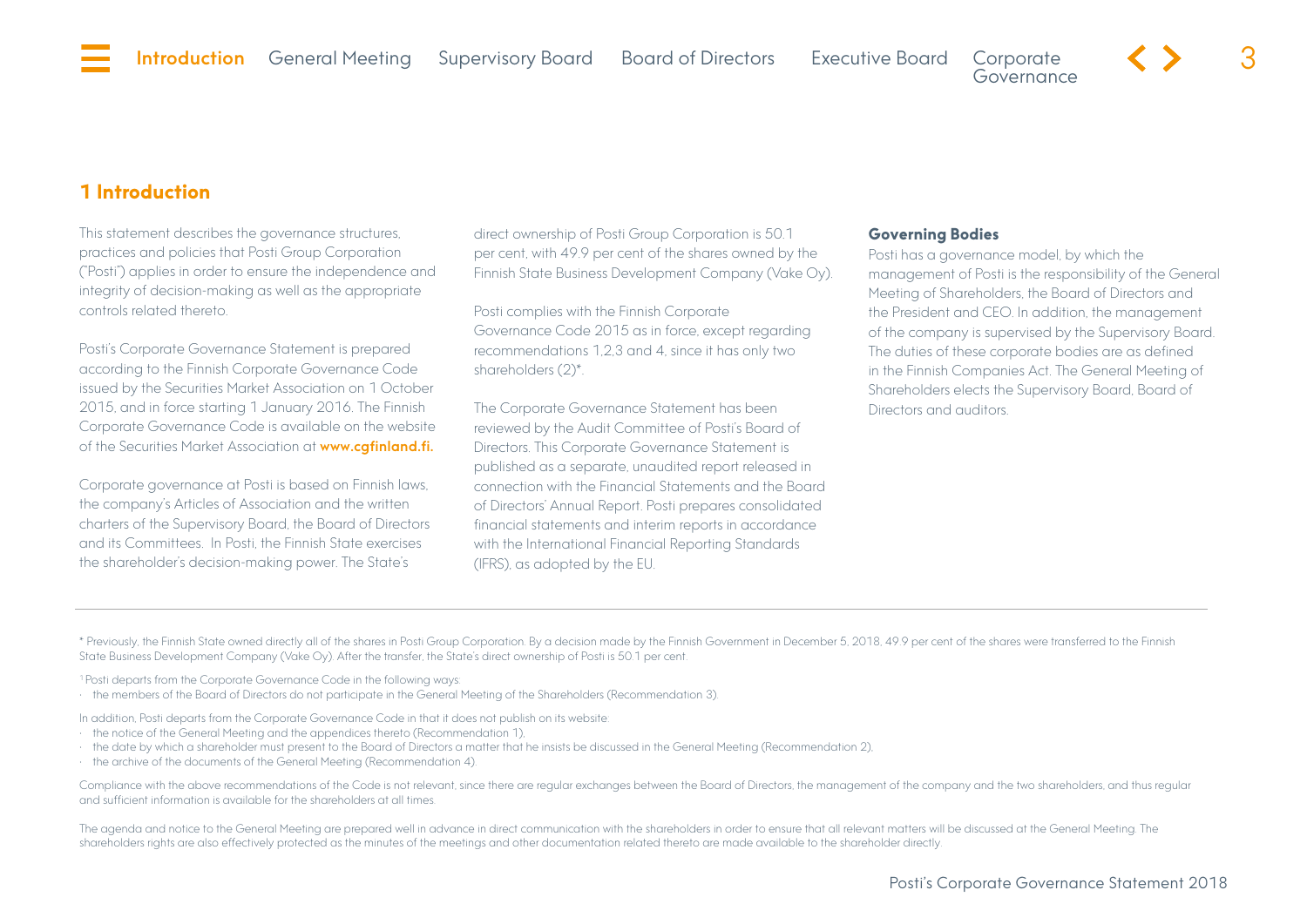<span id="page-3-0"></span>The Supervisory Board is responsible for overseeing the lawfulness of the management of the company and giving advice in certain matters. The Board of Directors is responsible for the strategic management of the company. The Board appoints the President and CEO, who is in charge of the operative, day-to-day management of the company. He is assisted in his work by the Executive Board.

# **2 General Meeting of the Shareholders**

Posti's highest decision-making body is the General Meeting of Shareholders. It resolves the issues as defined for General Meetings in the Companies Act and the company's Articles of Association, i.a.

- approving the financial statements;
- deciding on the distribution of dividends;
- discharging the members of the Supervisory Board, Board of Directors and CEO from liability for the financial year;
- electing the members of the Supervisory Board and Board of Directors as well as the auditors and deciding on their remuneration.

Posti's General Meeting is held at least once a year, at no later than the end of April. If needed, the company may also hold Extraordinary General Meetings. The invitation to the General Meetings of Shareholders is sent by the Board of Directors latest eight days before the meeting.

Posti does not publish its Shareholders' General Meeting invitations on the company's website, as previously described.

#### **Annual General Meeting 2018**

Posti's Annual General Meeting was held in Helsinki on March 27, 2018. All 40,000,000 shares and votes were represented. The meeting adopted the 2017 financial statements and discharged the members of the Supervisory Board, Board of Directors and the President and CEO from liability for the financial year.

In line with the Board of Directors' proposal, the Annual General Meeting decided to distribute a dividend of EUR 27 million based on the result in 2017 and an extra dividend of EUR 13 million. Dividend distribution is altogether EUR 40 million. The dividend was paid on 28 March 2018.

Representatives of the State of Finland, the Chair of the Board of Directors, company management and the auditor were present at the Annual General Meeting.

# **3 Supervisory Board**

Posti's Annual General Meeting elects the members of the Supervisory Board and appoints its Chair and Deputy Chair. The Supervisory Board is composed of six to twelve members. The term of office for members of the

Supervisory Board is one year and it ends at the close of the Annual General Meeting. The Annual General Meeting elected twelve members to the Supervisory Board in 2018 and nominated Markku Rossi as the Chair and Jani Toivola as the Deputy Chair. The tasks of the Supervisory Board are set out in the company's Articles of Association.

The Supervisory Board convenes four times a year following a pre-determined schedule. In addition, the Supervisory Board convenes as necessary. All meetings are documented in serially numbered minutes.

The Supervisory Board's key duties are overseeing that the company is managed according to law and the bylaws, providing the Board with guidance on issues of broad implication, monitoring the functionality of postal services, and providing the Annual General Meeting with a statement regarding the financial statements and the auditors' report.

In 2018, the Supervisory Board held one extraordinary meeting.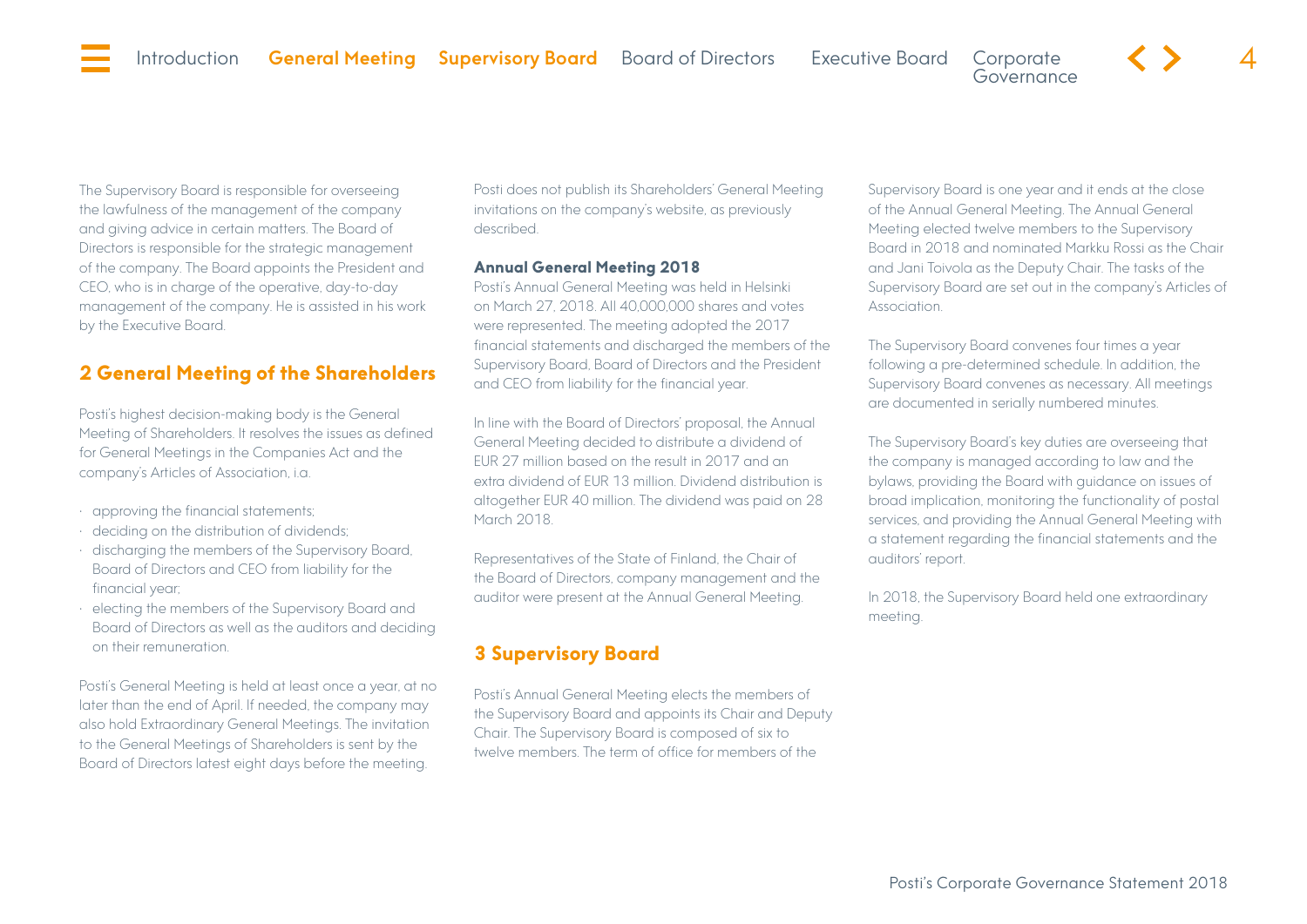# <span id="page-4-0"></span>**Posti's Supervisory Board 2018**

| <b>Member</b>                                | <b>Born</b> | <b>Education</b>                                                                                                | <b>Occupation</b>    | Attendance at<br>meetings |
|----------------------------------------------|-------------|-----------------------------------------------------------------------------------------------------------------|----------------------|---------------------------|
| Markku Rossi, Chair                          | 1956        | <b>Vocational Qualification in Business and Administration</b>                                                  | Member of Parliament | 5/5                       |
| Jani Toivola, (Deputy Chair)                 | 1977        | Actor                                                                                                           | Member of Parliament | 4/5                       |
| Maria Guzenina                               | 1969        | Matriculation examination                                                                                       | Member of Parliament | 4/5                       |
| Kari Kulmala (as from 27 March 2018)         | 1965        | Master of Administrative Sciences, Bachelor in Police Command<br>Part B, Specialist Qualification in Management | Member of Parliament | 3/4                       |
| Rami Lehto                                   | 1973        | Electric Power Technology Technician                                                                            | Member of Parliament | 4/5                       |
| Eeva-Maria Maijala                           | 1967        | LL.M. trained on the bench                                                                                      | Member of Parliament | 5/5                       |
| Silvia Modig (as from 27 March 2018)         | 1976        | High-school graduate                                                                                            | Member of Parliament | 3/4                       |
| Sari Moisanen (until 27 March 2018)          | 1980        | B. Eng.                                                                                                         | Member of Parliament | 1/1                       |
| Mats Nylund                                  | 1964        | <b>Vocational Qualification in Agriculture</b>                                                                  | Member of Parliament | 5/5                       |
| Juha Pylväs                                  | 1971        | M. Agric., Agronomist                                                                                           | Member of Parliament | 5/5                       |
| Sari Raassina                                | 1963        | Licentiate in Medicine                                                                                          | Member of Parliament | 2/5                       |
| Lulu Ranne (until 27 March 2018)             | 1971        | M.Sc. (Tech.)                                                                                                   | Member of Parliament | 1/1                       |
| Satu Taavitsainen                            | 1977        | <b>Bachelor of Social Services</b>                                                                              | Member of Parliament | 5/5                       |
| Kari Tolvanen (until 27 March 2018)          | 1961        | Master of Police Services                                                                                       | Member of Parliament | 1/1                       |
| Juhana Vartiainen (as from 27 March<br>2018) | 1958        | Doctor of Social Sciences                                                                                       | Member of Parliament | 2/4                       |

\*The number of Supervisory Board meetings in 2018 was five, one of which was held before the Annual General Meeting on March 27, 2018 and four were held thereafter.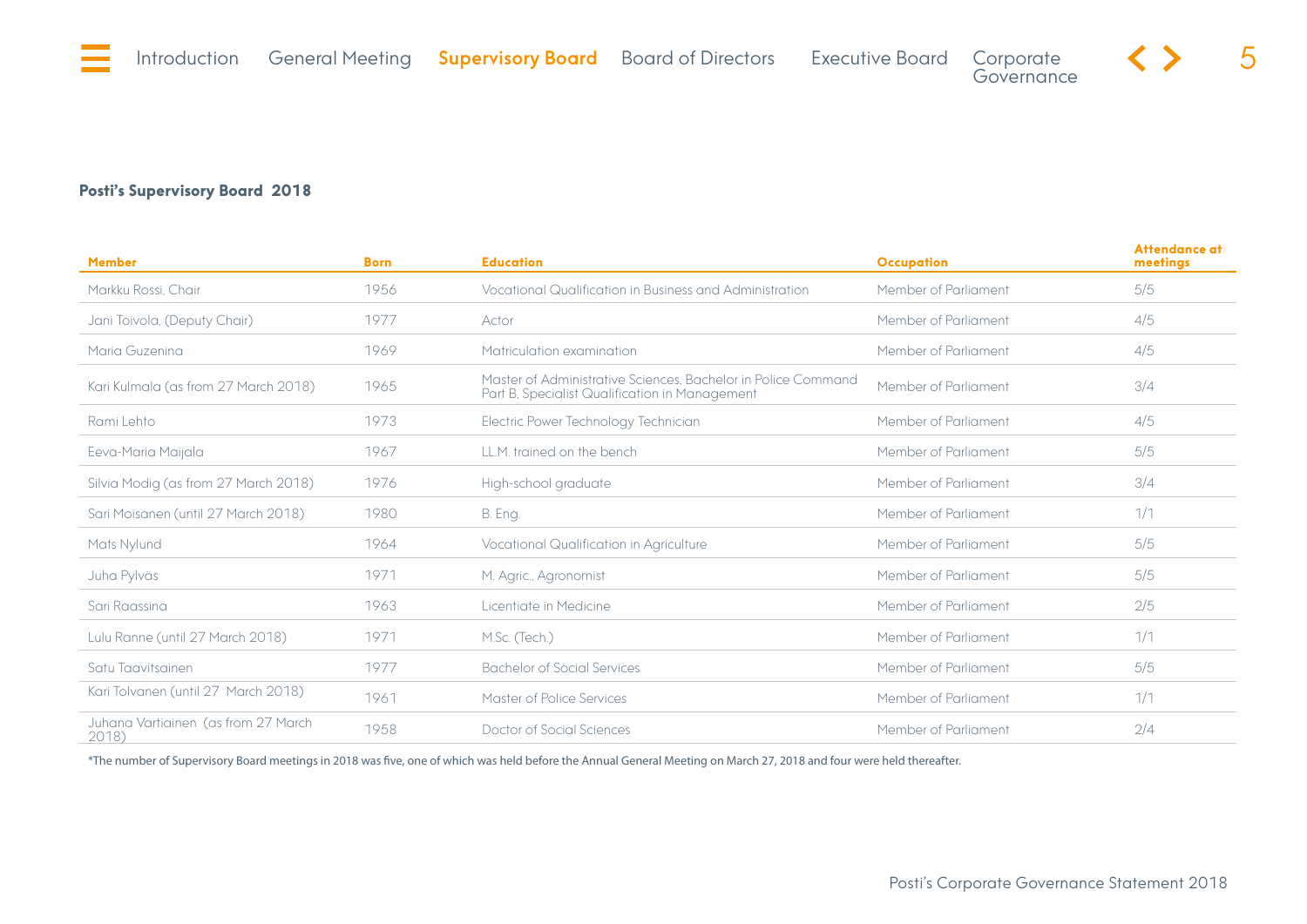# <span id="page-5-0"></span>**4 Board of Directors**



Markku Pohjola, Chair b. 1948, M.Sc. (Econ.) Member of the Board since 2017 Chair of the Personnel Committee

#### **Employment history**

- Previously held several executive positions in Nordea and its predecessor banks in 1972–2008, most recently CEO of Nordea Bank of Finland and Vice President of Nordea Group
- Partner: Boardman Ltd
- Active entrepreneur in agriculture

#### **Board memberships**

- Chair of the Board: Koskitukki Oy, Koskisen Oy, Rangunkorpi Oy
- Member of the Board and Chair of the Remuneration Committee: Conficap Ltd
- Member of the Board: Finnish Financial Supervisory Authority (FIN-FSA)



Suvi-Anne Siimes, deputy chair Managing Director, Finnish Pension Alliance TELA b. 1963, Licentiate of Political Science, (Econ.) Member of the Board since 2013 Member of the Personnel Committee

#### **Employment history**

- Finnish Pension Alliance TELA (since 2011): Managing Director
- Pharma Industry Finland (2007–2011): Managing Director
- Finnish Co-operative for Pharmaceutical Injury Indemnities (2010– 2011): Managing Director
- Several positions in European organizations in the pharmaceutical sector (2007–2011)
- Member of Parliament (1999–2007)
- Minister in the Finnish Ministry of Foreign Affairs (2002–2003)
- Minister in the Finnish Ministry of Finance (1999–2003)
- Minister in the Finnish Ministry of Education (1998–1999)
- Left Alliance (1998–2006): Chair

#### **Board memberships**

• Member of the Board: Yrjö Jahnsson Foundation



Eero Hautaniemi Lassila & Tikanoja plc, President and CEO, (since 1 January 2019-), b. 1965, M. Sc. (Econ.) Member of the Board since 2017 Member of the Audit Committee

#### **Employment history**

- Lassila & Tikanoja plc (since 1 January 2019-): President and CEO
- Oriola-KD Corporation (2006–2017): President and CEO
- GE Healthcare Finland Oy (2004–2005): President
- GE Healthcare IT (2003–2004): General Manager and Vice President of Oximetry, Supplies and Accessories business area
- Instrumentarium Corporation: Various positions in financial and business management in Finland and in the United States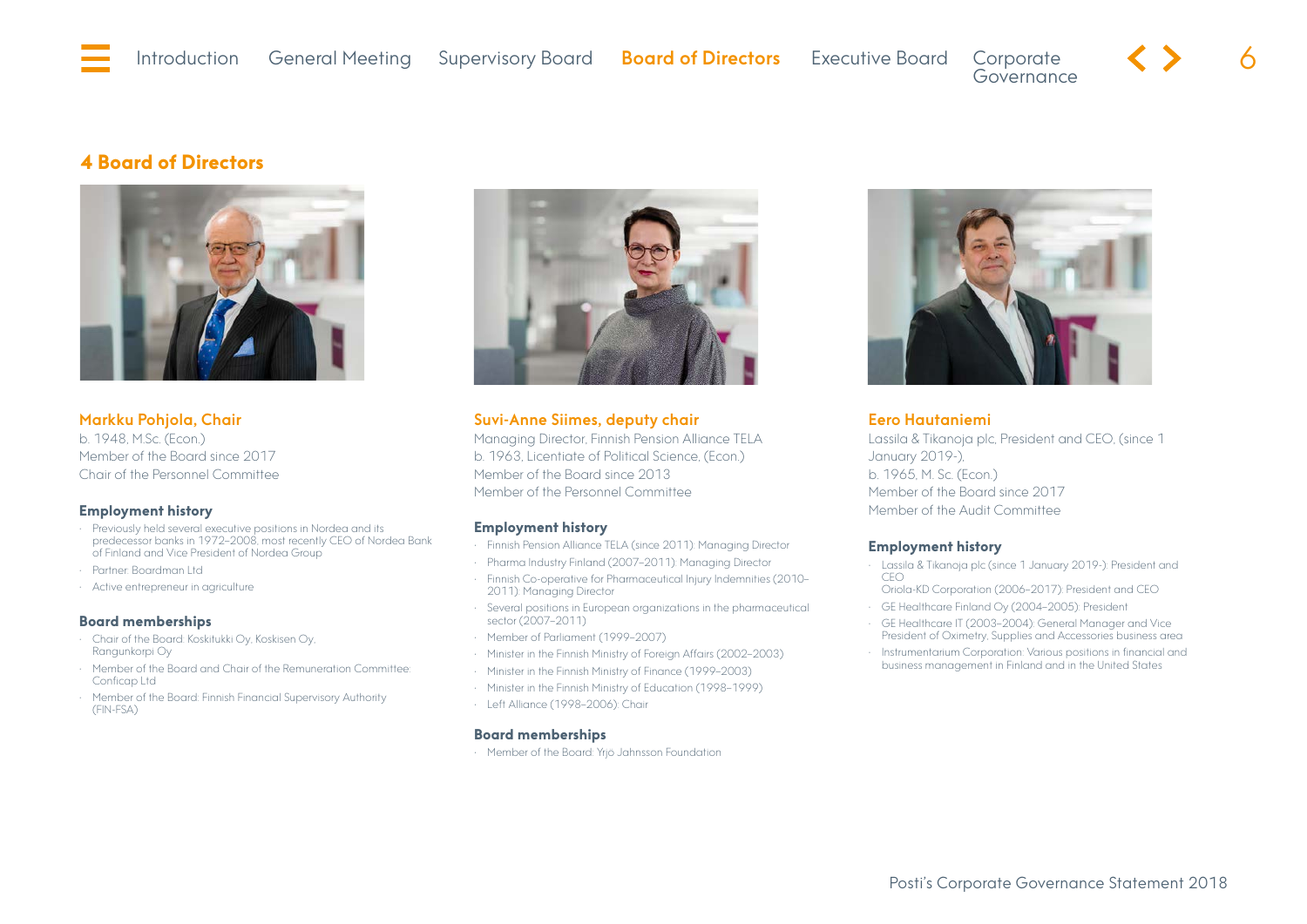

Petri Järvinen Chief Supply Chain Officer, Vapo Group b. 1964, M.Sc. (Tech.) Member of the Board since 2014 Member of the Personnel Committee

#### **Employment history**

- Vapo Group (since 2018): Chief Supply Chain Officer
- Coop Sverige (2016-2018): Director, Supply Chain, Logistics and **Quality**
- Mölnlycke Health Care (2013–2016): Global Supply Chain Planning Director
- Nokia (2007–2013): Global Supply Chain Development Director roles
- Unilever (1996–2006): several Director roles in European Supply Chain
- Unilever Finland (1993–1995): Logistics Manager
- Kymmene Corporation (1990–1993): Logistics Development Manager



Frank Marthaler Board Professional b. 1964, Lic.oec. HSG Member of the Board since 2018 Member of the Audit Committee

#### **Employment history**

- Swiss Post Solutions (2007-2014): CEO
- Swiss Post (2001-2007): Director of Strategic Account Management and Director of Group Sales Committee

#### **Board memberships**

• Member of the Board of Directors: Aletsch Bahnen AG, C-Level Media AG, CR Kommunikation and AG Trendcommerce Group AG



## Pertti Miettinen\*

National Chief Shop Steward of Posti Group Corporation, Finnish Post and Logistics Union PAU (employee representative) b. 1968 Member of the Board since 2018

#### **Employment history**

- Posti Group Corporation (since 2015): National Chief Shop Steward
- Finnish Post and Logistics Union PAU (2002–2015): Working Conditions Specialist
- Posti Group Corporation (1995–2002): Postal Worker

\* Mr Pertti Miettinen was elected as Board member as part of a pilot agreed by and between Posti and its employee representatives. The employee representative is a Board member with all the related rights and duties, however, excluding a right for decision-making in certain issues relating to, e.g. management.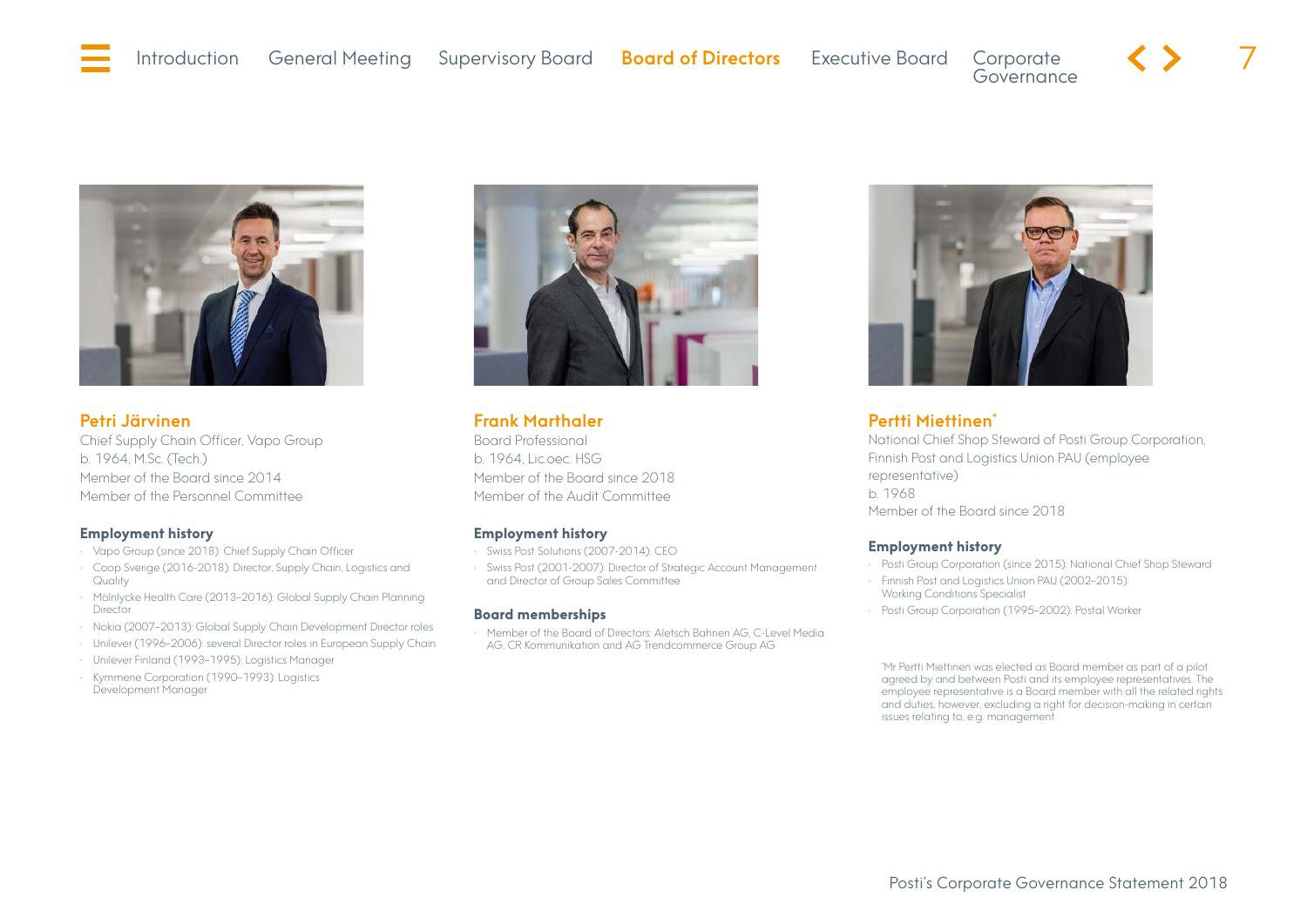

Marja Pokela Chief Senior Specialist, Government Ownership Steering **Department** b. 1955, BBA, M.Sc. (Adm.) Member of the Board since 2014 Member of the Audit Committee

#### **Employment history**

- Prime Minister's Office, Government Ownership Steering Department (since 2007): Chief Senior Specialist
- Ministry of Transport and Communications (2006–2007): Senior Administrative Officer
- Tax Office for Major Corporations (2001–2006): Tax Inspector
- Hackman Oyj / Designor Oy Ab (1999–2001): Financial Manager
- Marimekko Oyj (1997–1999): CFO
- Valtameri Osakeyhtiö (1988–1997): Financial Manager

#### **Board memberships**

• Member of the Board: Tapio Oy



Per Sjödell Board Professional b. 1972, B.sc (Econ.) Member of the Board since 2018 Member of the Personnel Committee

#### **Employment history**

- Red City PR (since 2015): Chairman of the Board of Directors
- Fiskars, Sweden AB, (2012-2015): Managing Director
- Pocket Shop AB (2010-2012): CEO
- H&M (2008-2010): Global Marketing Director (CMO)
- GANT AB (2005-2008): Managing Director Gant Sweden

#### **Board memberships**

- Chairman of the Board of Directors: Identity Works AB, Nordic Morning AB and Red City PR ltd (S.A.R.L)
- Member of the Board of Directors: Abury Collection ltd (GmbH), Project Soar NGO and TeenZapp ltd



Arja Talma Board Professional b. 1962, M.Sc. (Econ.), eMBA Member of the Board since 2016 Chair of the Audit Committee

#### **Employment history**

- Kesko Corporation (2013–2015): Senior Vice President, Store Sites and Investments
- Rautakesko Ltd (2011–2013): President
- Kesko Corporation (2005–2011): Senior Vice President, Chief Financial Officer
- Kesko Corporation (2004–2005): Vice President, Corporate Controller
- Oy Radiolinja Ab (2001–2003): Executive Vice President

#### **Board memberships**

- Chair of the Board: Onvest Oy and Serena Properties AB
- Member of Board of Directors: Aktia Bank Plc, Metso Corporation and Verkkokauppa.com Oyj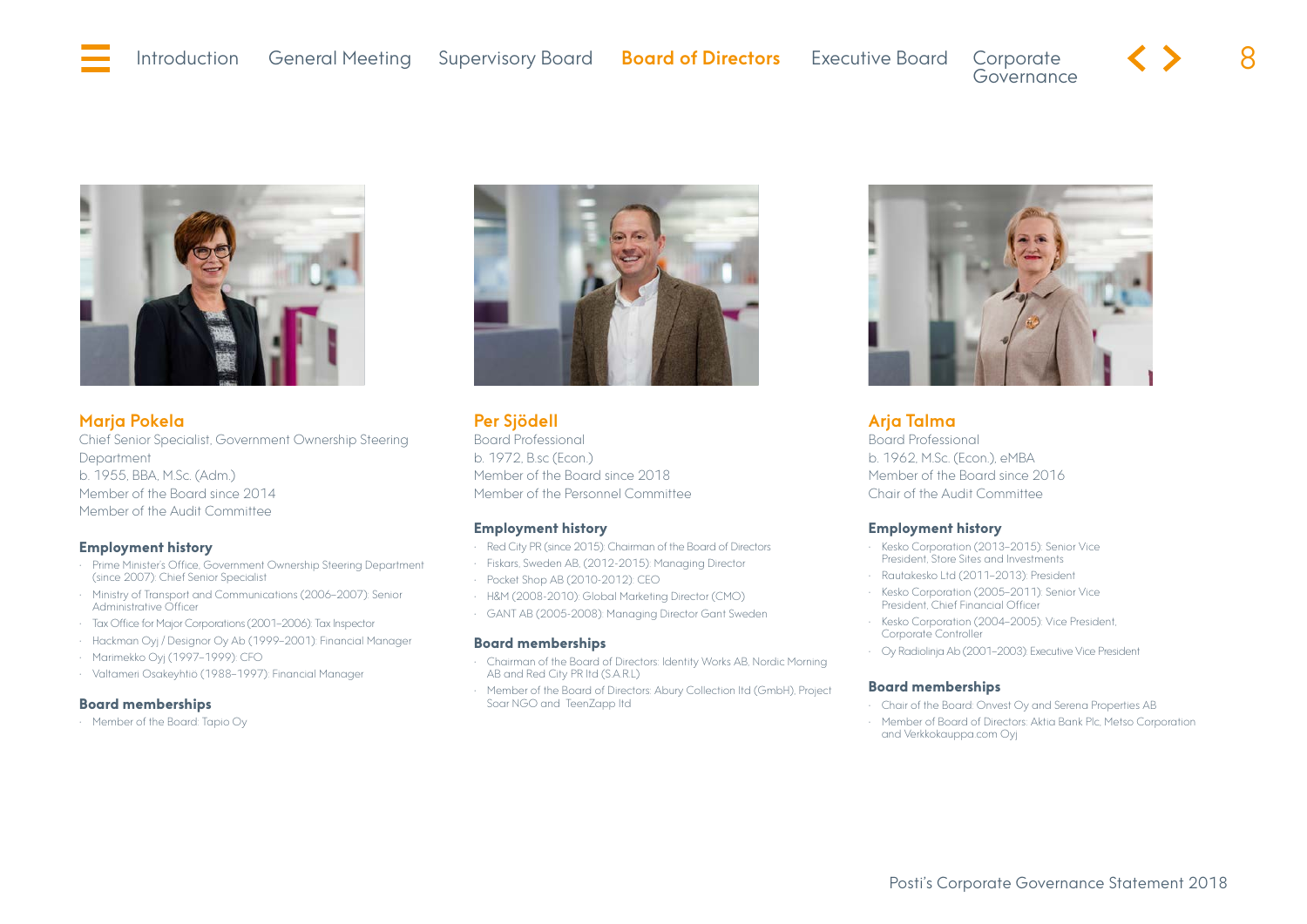<span id="page-8-0"></span>The Board of Directors is responsible for the management of the company and the proper organization of its operations. The Board of Directors is composed of five to nine members. The term of office for members of the Board of Directors is one year and it ends at the close of the Annual General Meeting that follows their election. The Annual General Meeting nominates the Chair, Deputy chair and the members of the Board. The Annual General Meeting elected nine members to the Board of Directors in 2018 and nominated Markku Pohjola as the Chair and Suvi-Anne Siimes as the Deputy Chair. The Board of Directors has adopted a written Charter which lays out the Board of Directors' key responsibilities and working principles.

As part of the Board Members' Committee Procedure, the Personnel Committee assists in preparing suggestions to the shareholders regarding needed competences and suitable directors for the Board. The Ownership Steering Department prepares the final proposal for the composition of the Board and presents it to the General Meeting of Shareholders for decision. Posti does not currently publish the candidates for the Board on its website as previously described.

The Board evaluates the independence of the members annually, and re-evaluates the independence as necessary. The Board also conducts an annual selfevaluation of its operations and working methods. The

purpose of this evaluation is to assess how the Board has executed its tasks during the year and to identify ways of developing the working practices of the Board for the future.

The Board convenes circa ten times a year following a pre-determined schedule. In addition, the Board convenes as necessary. All meetings are documented in serially numbered minutes.

President and CEO, Chief Financial Officer, and General Counsel, as secretary to the Board of Directors, attend the Board meetings on a regular basis.

#### **Diversity principles**

In order for the Board of Directors to discharge its duties in the most effective manner, the Board must be highly qualified and sufficiently diverse, taking also into consideration the diversity in Posti's businesses and customers. Highly important criteria are the educational and professional backgrounds of the individual candidates, as well as their local and international experience, so that the Board composition in full represents a wide variety of competencies and qualifications set to a company in the public domain. Also the candidate's age is considered, as having different seniority levels on the Board is considered beneficial in terms of ensuring complementing viewpoints. Posti's principle with regard to gender diversity is to have members of both genders represented in the Board.

Posti's Board of Directors consisted of tree female members and six male members in 2018, which did not fulfil the requirement set to government owned companies by the Council of State in its Decision in Principle given February 2, 2015. The non-compliance was intended to be temporary only as the pilot regarding the employee's representative at the Board was resolved for a fixed period. Posti and its owners are committed to amend the Board composition in the annual general meeting in 2019 in a manner resulting to a full compliance with the before mentioned Decision in Principle.

#### **Responsibilities**

The duties of Posti's Board of Directors are as specified in the Companies Act, the Articles of Association, the Decision-Making Guidelines approved by the Board of Directors and the Board's Charter. The Board is also responsible for considering any matters which do not fall within the scope of the day-to-day administration of the company and have not specifically been appointed to the President and CEO. Accordingly, the Board is responsible among other things for

• Ensuring the functioning of the company's management system;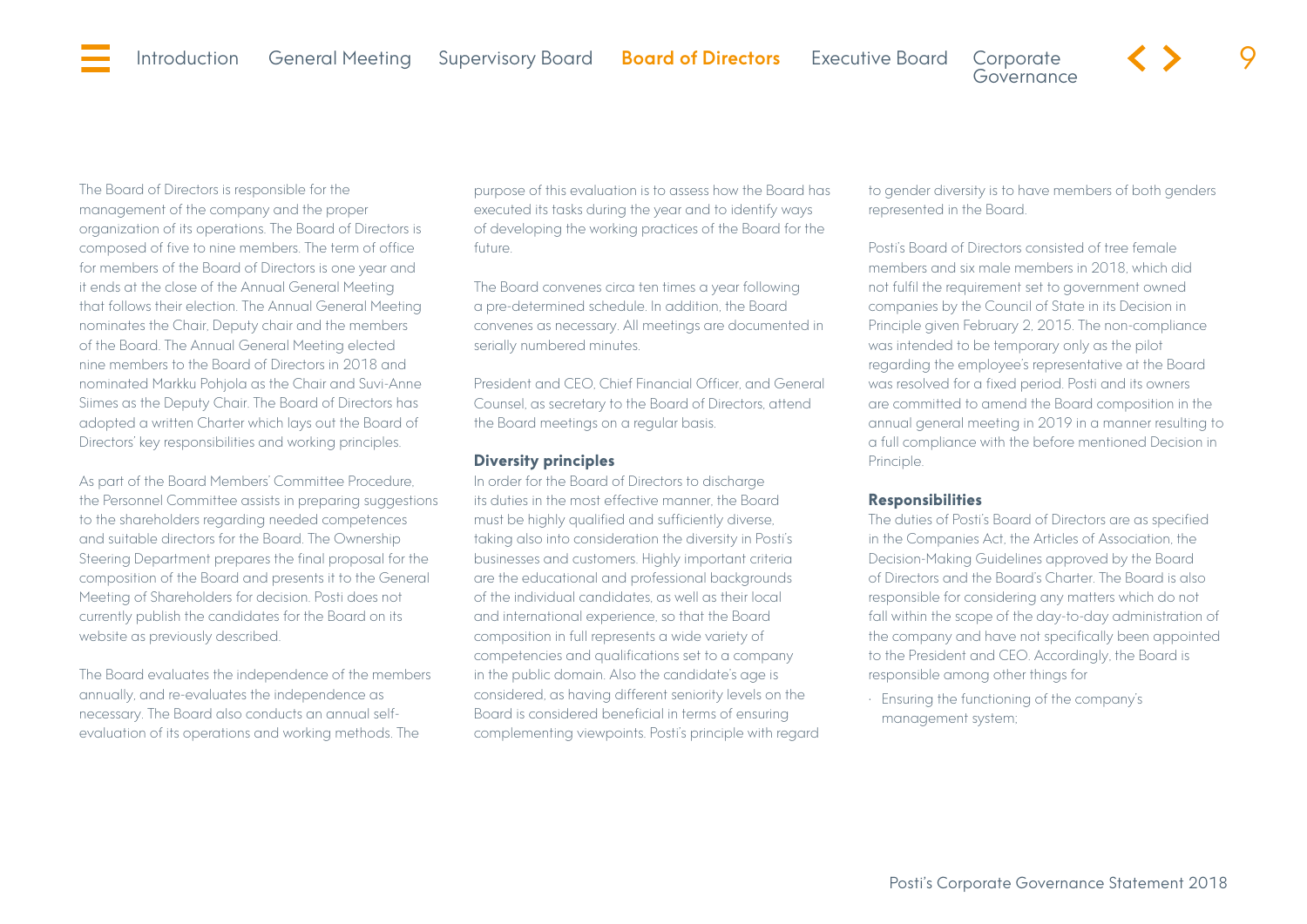- <span id="page-9-0"></span>• Appointing and, if necessary, dismissing the President and CEO;
- Preparation of the matters to be presented for the General Meeting of Shareholders;
- Overseeing the organization of financial supervision within the company;
- Approving the company's strategic goals and risk management principles; and
- Approving the annual and interim financial statements.

# **Board member meeting participation in 2018**

| <b>Member</b>                               | Attendance at<br>Board meetings* |
|---------------------------------------------|----------------------------------|
| Markku Pohjola (Chair)                      | 17/17                            |
| Suvi-Anne Siimes (Deputy Chair)             | 16/17                            |
| Eero Hautaniemi                             | 17/17                            |
| Petri Järvinen                              | 17/17                            |
| Petri Kokko (until 27 March 2018)           | 3/3                              |
| Frank Marthaler (as from 27 March<br>2018)  | 13/14                            |
| Pertti Miettinen (as from 27 March<br>2018) | 14/14                            |
| Kirsi Nuotto (until 27 March 2018)          | 3/3                              |
| Marja Pokela                                | 17/17                            |
| Per Sjödell (as from 27 March 2018)         | 13/14                            |
| Arja Talma                                  | 16/17                            |

\* In 2018, the number of meetings held by the Board of Directors was seventeen, three of which were held before the Annual General Meeting on March 27, 2018, and fourteen after that meeting.

All Board members other than Marja Pokela, who is in an employment relationship with the Ownership Steering Department of the Prime Minister's Office, are independent of the shareholder, and all Board members are independent of the company based on the Board of Directors' overall evaluation.

The average attendance rate in Board of Directors meetings in 2018 was 87%.

# **Board's Committees**

The Board has appointed two permanent Committees to assist in its work in its constitutive meeting; the Audit Committee and the Personnel Committee. The tasks of the Committees are laid out in their respective written charters.

The Committees prepare matters entrusted to them for the Board of Directors' decision. The Chair of the Committee convenes the Committee as required. He/She also reports to the Board on the Committee's work.

#### **Audit Committee**

The Board of Directors elects a minimum of three and a maximum of four of its members to the Audit Committee. The members have the qualifications necessary to perform the responsibilities assumed by Committee, the duties of which include:

- the preparation, control, review, and assessment of risk management policies, internal control systems and internal audit;
- organizing financial reporting and auditing;
- examining financial statements with the auditors before submitting them for review to the Board of Directors;
- preparing a proposal concerning the appointment of the auditor;
- assessing the independence of the auditor and the additional services offered by the auditor; and
- internal steering and monitoring the activities both of the Chief Compliance Office and Internal Auditor.

In its meeting of March 23, 2018, the Board of Directors resolved that the members of the Audit Committee are: Arja Talma (Chair), Eero Hautaniemi, Frank Marthaler and Marja Pokela.

## **Audit Committee meeting participation in 2018**

| <b>Member</b>                           | <b>Attendance</b><br>at Audit<br><b>Committee</b><br>meetings* |
|-----------------------------------------|----------------------------------------------------------------|
| Arja Talma (Chair)                      | 10/10                                                          |
| Fero Hautaniemi                         | 10/10                                                          |
| Petri Järvinen (until 27 March 2018)    | 2/2                                                            |
| Frank Marthaler (as from 27 March 2018) | 7/8                                                            |
| Marja Pokela                            |                                                                |

\* In 2018, the number of meetings held by the Audit Committee was ten, two of which were held before the Annual General Meeting on March 27, 2018, and ten after that meeting.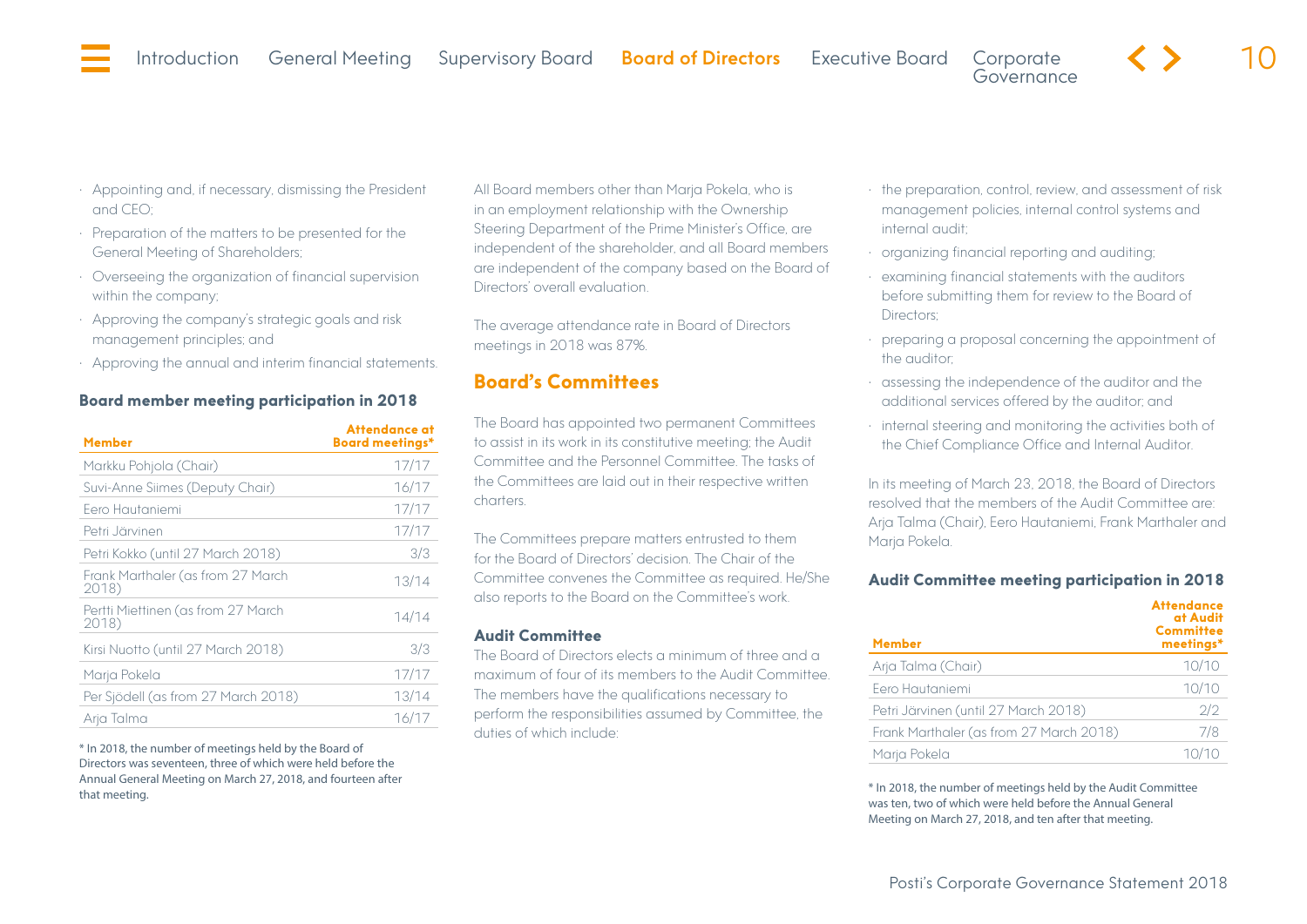<span id="page-10-0"></span>

The average attendance rate in Audit Committee meetings in 2018 was 98%.

#### **Personnel Committee**

The Board of Directors elects a minimum of three and a maximum of four of its members to the Personnel Committee. The members have the qualifications necessary to perform the responsibilities assumed by the Committee, the duties of which include:

- preparation of decisions concerning the appointments and remuneration of executive management;
- preparation of the outlines for the remuneration, bonus, and incentive schemes and ensuring that they are fair and competitive;
- preparation of the outlines of the group's remuneration, bonus and incentive schemes;
- follow up of the group's people strategy; and
- consideration of the competences required by the Board in its work and assistance in preparing nomination suggestions for Board of Directors' members.

In its meeting of March 28, 2018, the Board of Directors decided that the members of the Personnel Committee are: Markku Pohjola (Chair), Petri Järvinen, Suvi-Anne Siimes and Per Sjödell.

#### **Personnel Committee meeting participation in 2018**

| <b>Member</b>                          | Attendance at<br><b>Personnel Com-</b><br>mittee meetings* |
|----------------------------------------|------------------------------------------------------------|
| Markku Pohjola (Chair)                 | 8/8                                                        |
| Petri Järvinen (as from 27 March 2018) | 6/6                                                        |
| Petri Kokko (until 27 March 2018)      | 2/2                                                        |
| Kirsi Nuotto (until 27 March 2018)     | 2/2                                                        |
| Suvi-Anne Siimes                       | 7/8                                                        |
| Per Sjödell (as from 27 March 2018)    |                                                            |

\*In 2018, the number of meetings held by the Personnel Committee was eight, two of which were held before the Annual General Meeting on March 27, 2018, and six after that meeting.

The average attendance rate in Personnel Committee meetings in 2018 was 98%.

In 2018, the work of the Board has been assisted, in addition to the Personnel Committee and the Audit Committee, by working groups for certain strategic projects made up of Board members.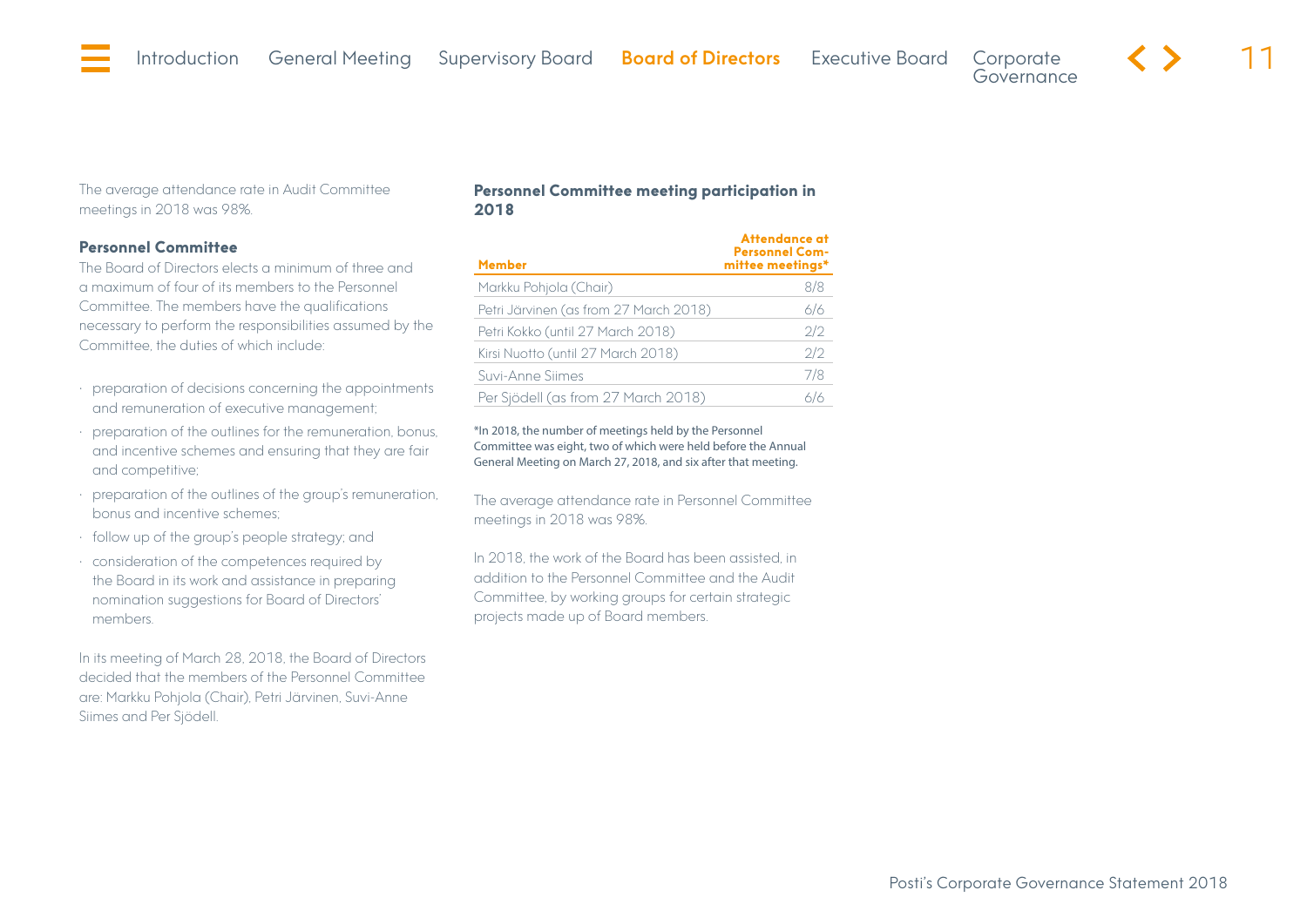# <span id="page-11-0"></span>**5 President and CEO and other executives**



Heikki Malinen President and CEO b. 1962, M.Sc. (Econ.), MBA Joined Posti in 2012 Chair of the Executive Board since 2012

#### **Employment history**

- Posti Group Corporation (since 2012): President and Chief Executive Officer (CFO)
- Pöyry Plc (2008–2012): President and CEO
- UPM-Kymmene Corporation, Helsinki, Finland (2006–2008): Executive Vice President, Strategy; Member of the UPM Executive Team
- UPM North America, Chicago, USA (2004–2005): President
- UPM North America, Chicago, USA (2002–2003): President of Sales
- Jaakko Pöyry Consulting, New York, USA (2000–2001): Managing Partner
- McKinsey & Co, Atlanta, USA (1997–1999): Engagement Manager
- UPM Paper Divisions, Helsinki, Finland (1994–1996): Director of Business Development

#### **Board memberships**

- Member of the Board and Chair of the Audit Committee: Realia Group Oy
- Member of the Board and Remuneration and Nomination Committee member: Outokumpu Plc
- Member of the Board: East Office of Finnish Industries Oy and Service Sector Employers Palta
- Supervisory Member of the Board: Finnish Fair Corporation



Yrjö Eskola SVP, Postal Services (since 1 January 2019) b. 1972, M.Sc. (IEM) Joined Posti in 2013 Member of the Executive Board since 2015

#### **Employment history**

- Posti Group Corporation (since 1 January 2019): Senior Vice President, Postal Services<sup>1</sup>
- Posti Group Corporation (2015-2018): Senior Vice President, Operations
- Itella Corporation (2014–2015): Vice President, Logistics Development (Itella Logistics)
- Itella Corporation (2013-2014): Director, Strategic Development Programs
- Nokia Corporation (2008–2012): General Manager, Nokia Komárom Ltd. Hungary
- Nokia Corporation (2007–2008): Director, Supply Management
- Nokia Corporation (2004–2007): Director, Logistics EMEA
- Nokia Corporation (1997–2004): various management positions in EMEA Logistics and Sourcing & Procurement organizations



Sari Helander SVP, Logistics Solutions b. 1967, M.Sc. (Econ.) Joined Posti in 2011 Member of the Executive Board since 2011

#### **Employment history**

- Posti Group Corporation (since September 2018): Senior Vice President, Logistics Solutions<sup>2</sup>
- Posti Group Corporation (since 2011-2018): CFO
- Nokia Corporation (2001–2011): Vice President, Business Reporting & Control; various control and financial management positions
- Nokia Networks (1994–2001)
- Helsingin Tilikartta, Interbank, Union Bank of Finland (1986–1992)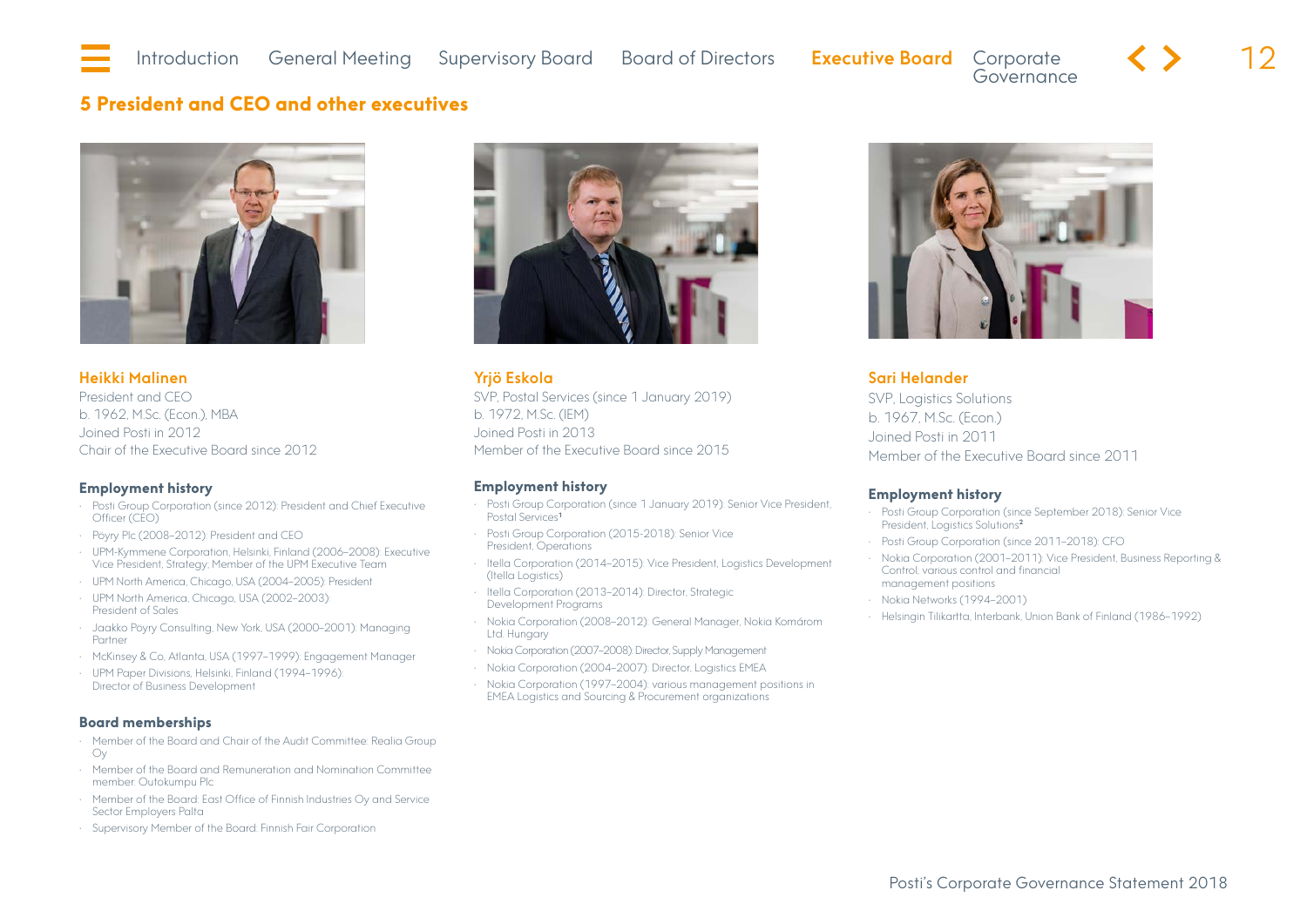

#### Tom Jansson

CFO b. 1968, Sc. (Econ) Joined Posti in 2018 Member of the Executive Board since 2018

#### **Employment history**

- Posti Group Corporation (since December 2018): CFO<sup>3</sup>
- Posti Group Corporation (9/2018-12/2018): CFO (interim)
- OpusCapita Solutions Oy (2018–2018): Head of Finance
- Comptel Oyj (2013–2017): Chief Financial Officer
- Tellabs (1994–2013): several managerial duties, including Director of Finance, International 2012–2013, Director of Finance, EMEA & APAC 2011–2012 and Director of Finance, EMEA & LAC 2004–2010



#### Turkka Kuusisto

SVP, Parcel and eCommerce (since 1 January 2019) b. 1979, M.Sc. (Tech.) Joined Posti in 2016 Member of the Executive Board since 2016

#### **Employment history**

- Posti Group Corporation (since 1 January 2019): Senior Vice President, Parcel and eCommerce<sup>4</sup>
- Posti Group Corporation (2016-2018): Senior Vice President, Postal Services
- Lindorff Group AB (2015–2016): Executive VicePresident, Head of Debt Collection & Regional Managing Director
- Lindorff Group AB (2008–2015): several managerial duties, including the Managing Director of Lindorff in Finland and Head of business operations in Russia and the Baltics
- Kronstöm Oy Ma-Kron (2004–2008): Managing Director
- Accenture (2003–2004): Management Consultant
- Bonito Oy (2003): Management Consultant

#### **Board memberships**

• Chair of the Board: Idego Consulting Oy, Irpola Oy

1, 2, 3, 4 Posti announced on 27 August 2018 that it will renew its organization and operating model to better correspond to market needs and e-commerce growth. As a result of the changes, Posti Group's business was divided into five business groups, of which three was new.

> Starting January 1, 2019, the new business groups are: Postal Services, Parcel & eCommerce and Logistics Solutions.

As part of the renewal, Posti has made new appointments to its business group management. Postal Services, is headed by Yrjö Eskola since January 1, 2019. Parcel & eCommerce is headed since January 1, 2019 by Turkka Kuusisto. Logistics Solutions is headed by Sari Helander since September 1, 2018. Jukka Rosenberg, the Vice President of the previous Parcel and Logistics Services, left his position on September 1, 2018. Also Jani Jolkkonen, SVP, ICT and Digitalization left his position on January 10, 2018.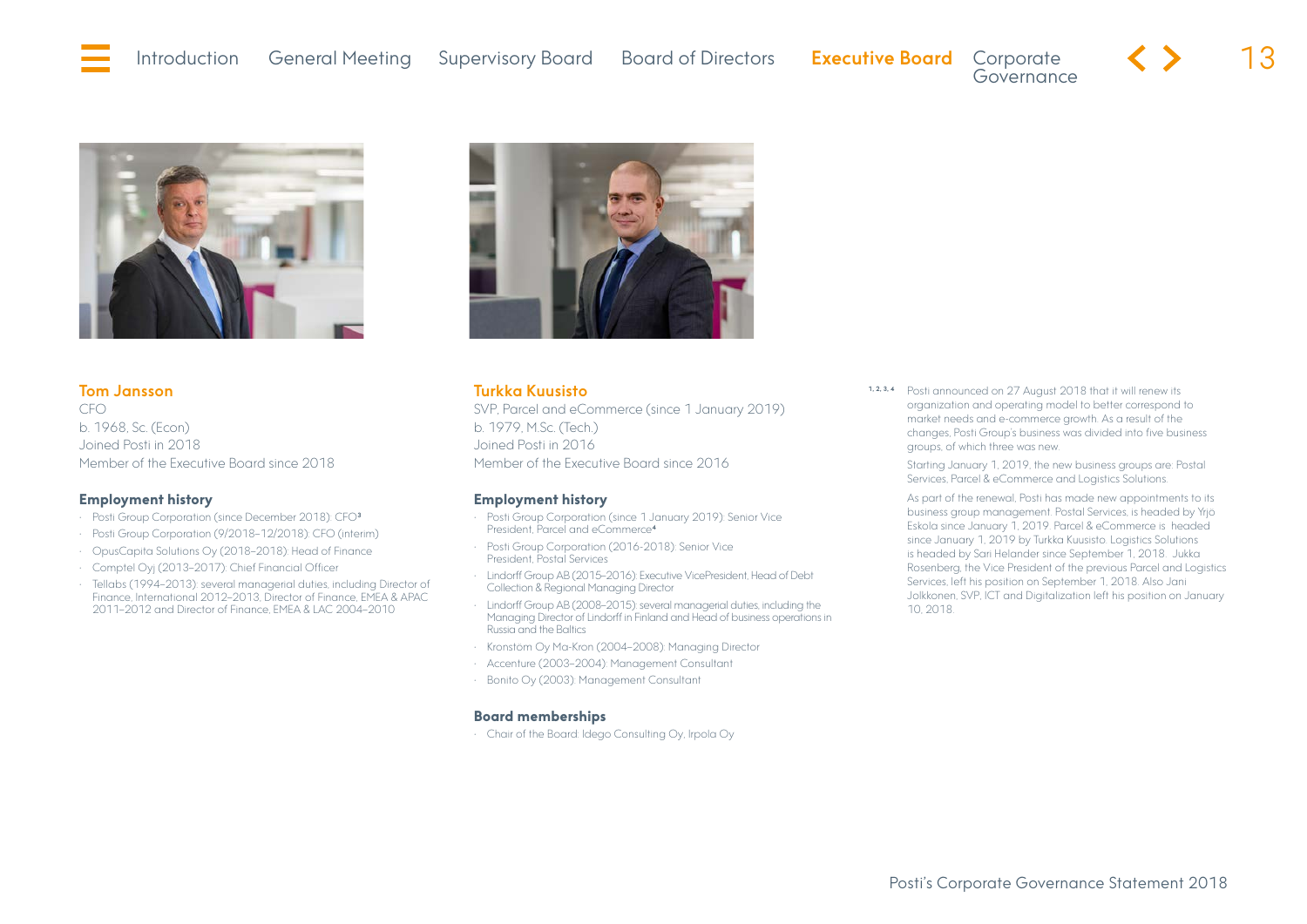

#### [Introduction](#page-2-0) [General Meeting](#page-3-0) [Supervisory Board](#page-3-0) Board of Directors **Executive Board** Corporate Governance Executive Board



#### Jussi Kuutsa

President, Itella Russia b. 1964, M.Sc. (Econ.) Joined Posti in 2017 Member of the Executive Board since 2017

#### **Employment history**

- Posti Group Corporation (since 2017): President, Itella Russia
- SRV Group (2010–2016): Country Director of Russia
- Stockmann Group (2000–2010): managerial positions in international operations



#### Petteri Naulapää

SVP, ICT and Digitalization b. 1968, M.Sc. Joined Posti in 2018 Member of the Executive Board since 2018

#### **Employment history**

- Posti Group Corporation (since 2018): Senior Vice President, ICT and Digitalization
- Stockmann Oyj, (2015–2018): CIO
- Vaisala Oyj, (2010–2015): CIO
- Digia Oyj, (2006–2010): Director, Dynamics AX solutions



Hanna Reijonen SVP, Human Resources b. 1973, M.Sc. (Econ.)

Joined Posti in 2018 Member of the Executive Board since 2018

#### **Employment history**

- Posti Group Corporation (since 2018): Senior Vice President, Human Resources
- Tieto Oyj (2016–2018): Head of HR, Finland and Industrial and Consumer Services Industry Group & Finland
- Tieto Oyj (2012–2016): Head of HR, Manufacturing, Retail & Logistics Industry Group & Finland
- LM Ericsson (2010-2012): HR Director
- Accenture (1997–2010): various leading positions in HR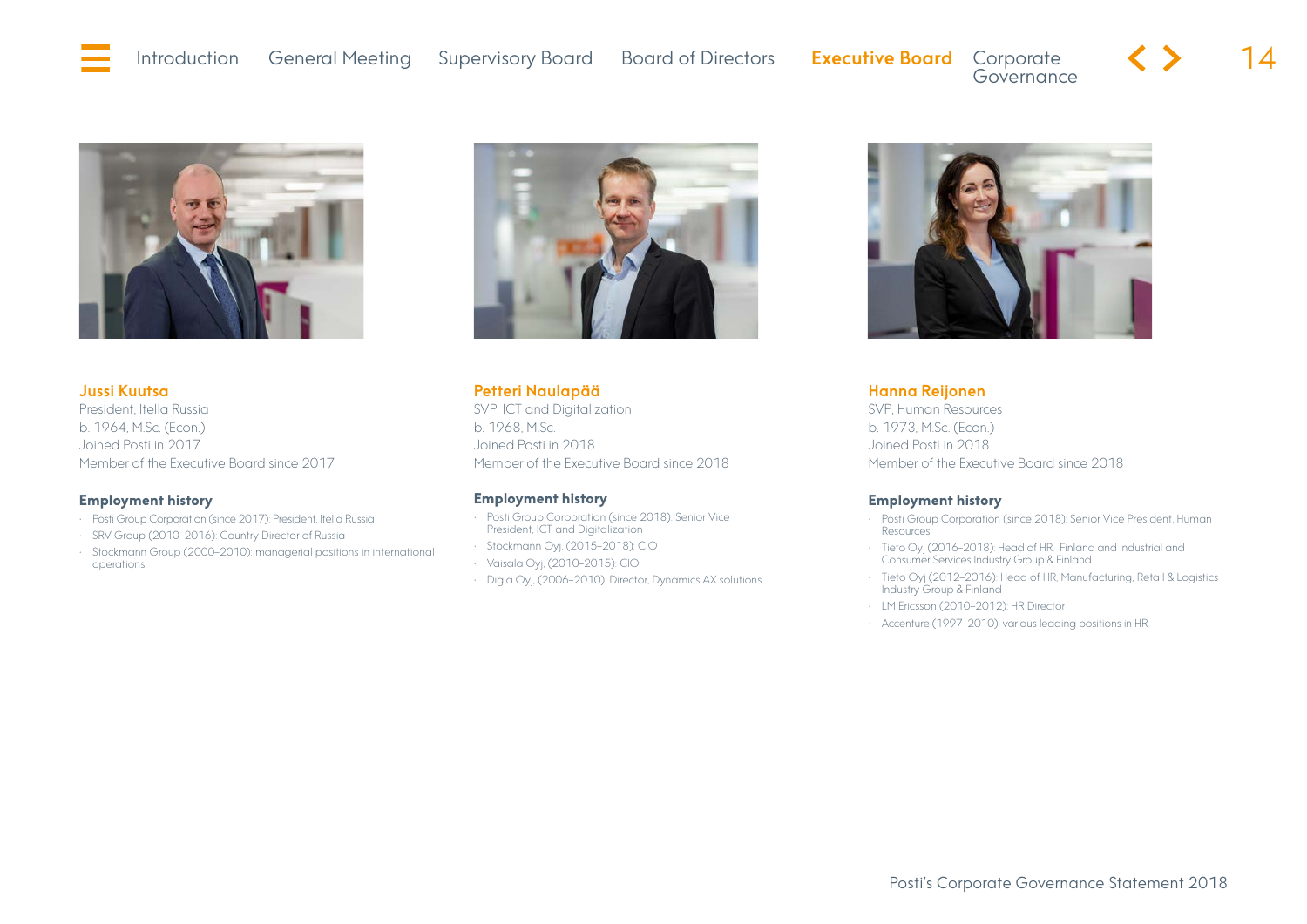

#### Patrik Sallner

CEO, OpusCapita Solutions Oy b. 1970, M.Sc. (Eng.), MBA, MA Joined Posti in 2015 Member of the Executive Board since 2017

#### **Employment history**

- OpusCapita Solutions Oy (previously OpusCapita Group Oy) (since 2015): CEO
- MariaDB Corporation (2012–2015): CEO
- F-Secure Corporation (2010–2012): Vice President, Professional Services
- Nokia Corporation (2003–2009): several managerial positions
- McKinsey & Company (1998–2002)
- Nokia (1994–1997)

#### **Board memberships**

• Member of the Board: Siili Solutions



#### Kaarina Ståhlberg

SVP, Legal and M&A b. 1966, LL.M. (Helsinki University, Columbia University, NY) Joined Posti in 2016 Member of the Executive Board since 2017

#### **Employment history**

- Posti Group Corporation (since 2017-): Senior Vice President, Legal and M&A
- Posti Group Corporation (2016-2017): Vice President, Legal
- Legal advisor, Independent professional (2014–2016)
- Fortum Corporation (2013–2014): General Counsel
- White & Case (2012–2013): Counsel
- Nokia Corporation (2005–2012): Vice President, Assistant General Counsel
- Nokia Corporation (1999–2005): various duties, latest Vice President, Mobile Phones Legal
- Attorney-at-law (Law Offices Dittmar & Indrenius 1993–1998 & Heikki Haapaniemi 1992–1993)

#### **Board memberships**

• Member of the Board and Chair of the Audit Committee: Vaisala Corporation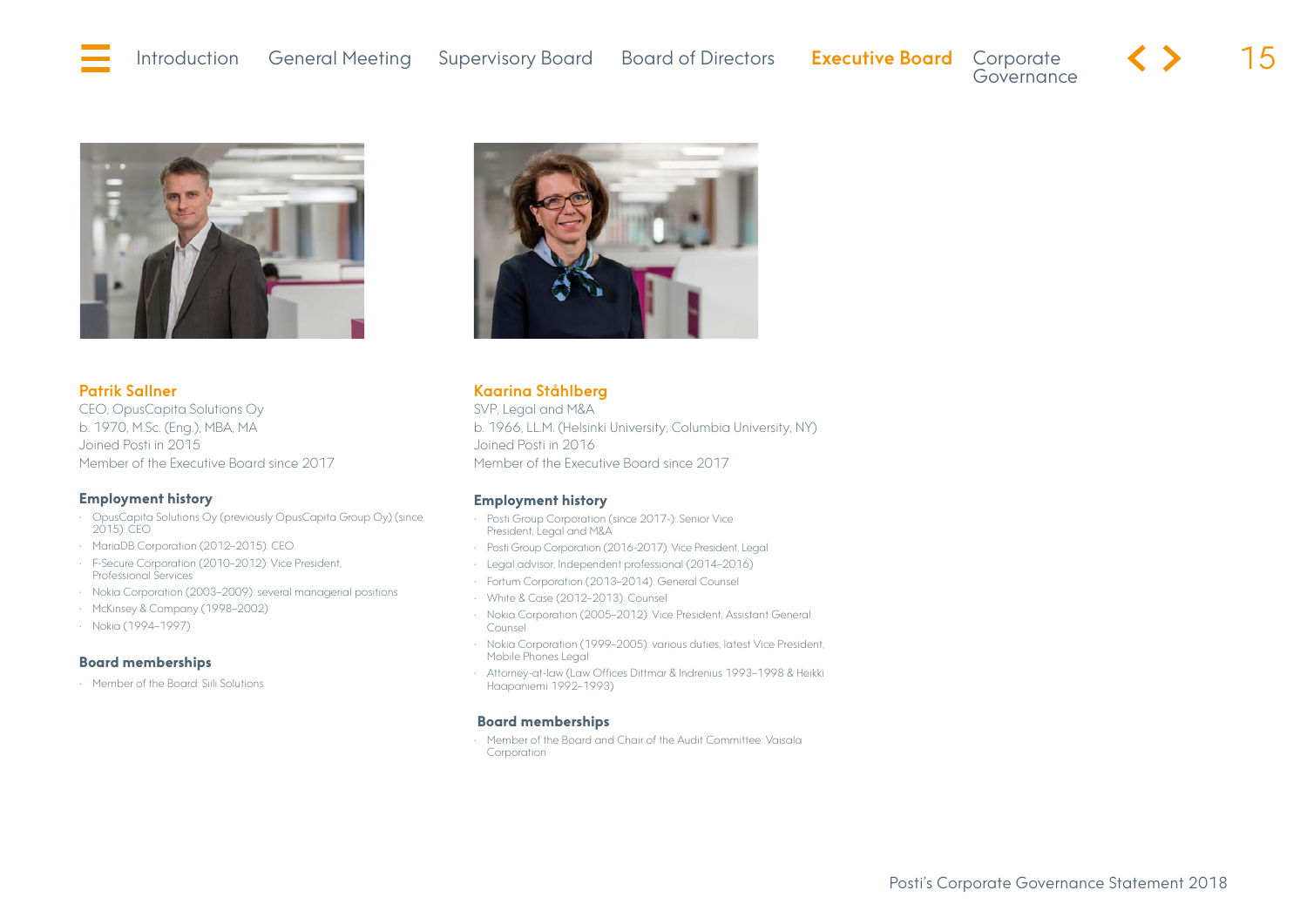#### <span id="page-15-0"></span>**President and CEO**

The President and CEO is responsible for the Group's operative management in accordance with the Companies Act and the instructions and directions issued by the Board of Directors. The President and CEO is appointed and, if necessary, dismissed by the Board of Directors, which also determines the terms and conditions of the President and CEO's employment relationship.

Heikki Malinen, M.Sc.(Econ.), MBA, has served as President and CEO of Posti since December 11, 2012.

#### **Executive Board**

The Posti Executive Board assists the President and CEO in matters relating to business control and development and coordinates Group management. It also prepares matters for consideration of the Board of Directors. The most essential matters considered in the Executive Board are the Group's strategy and annual planning, financial and sales planning and follow-up, business development and other business-related investments.

Executive Board is chaired by the President and CEO.

In addition, Posti also had Management Board until May 2018. The duties of the Management Board consisted of the management, development and follow-up of Groupwide functions and internal services on various levels. The Management Board was not a decision-making body.

The Chief Financial Officer's main areas of responsibility include group control, treasury, investments, project financing and taxation. CFO's responsibilities include also the development, alignment and implementation of the group-wide strategy. The Senior Vice Presidents of the business groups are in charge of the sales and profitability as well as the management and development of operational functions in their respective business groups. The Managing Director of Itella Russia is responsible for the group's Russian businesses and operations.

The Senior Vice President, ICT and Digitalization, is responsible for the development of digitalization processes within the group and for the effective management of ICT resources. The Senior Vice President, Human Resources, is responsible for people related processes. General Counsel is responsible for legal matters and M&A Group-wide.

#### **Rewarding**

The General Meeting of Shareholders annually decides on the compensations for work in the Board of Directors and its Committees, and the criteria of the remuneration. The Board of Directors is responsible for deciding the remuneration of the President and CEO and for approving the remuneration of the direct subordinates of the President and CEO.

The President and CEO's benefits are described on Posti's website at [www.posti.com/corporategovernance](https://www.posti.com/en/governance/).

The remuneration statement is published as a separate report released in connection with the Financial Statements and the Board of Directors' Annual Report. The remuneration and other information related to the Corporate Governance Code are available at [www.posti.com/corporategovernance](https://www.posti.com/en/governance/).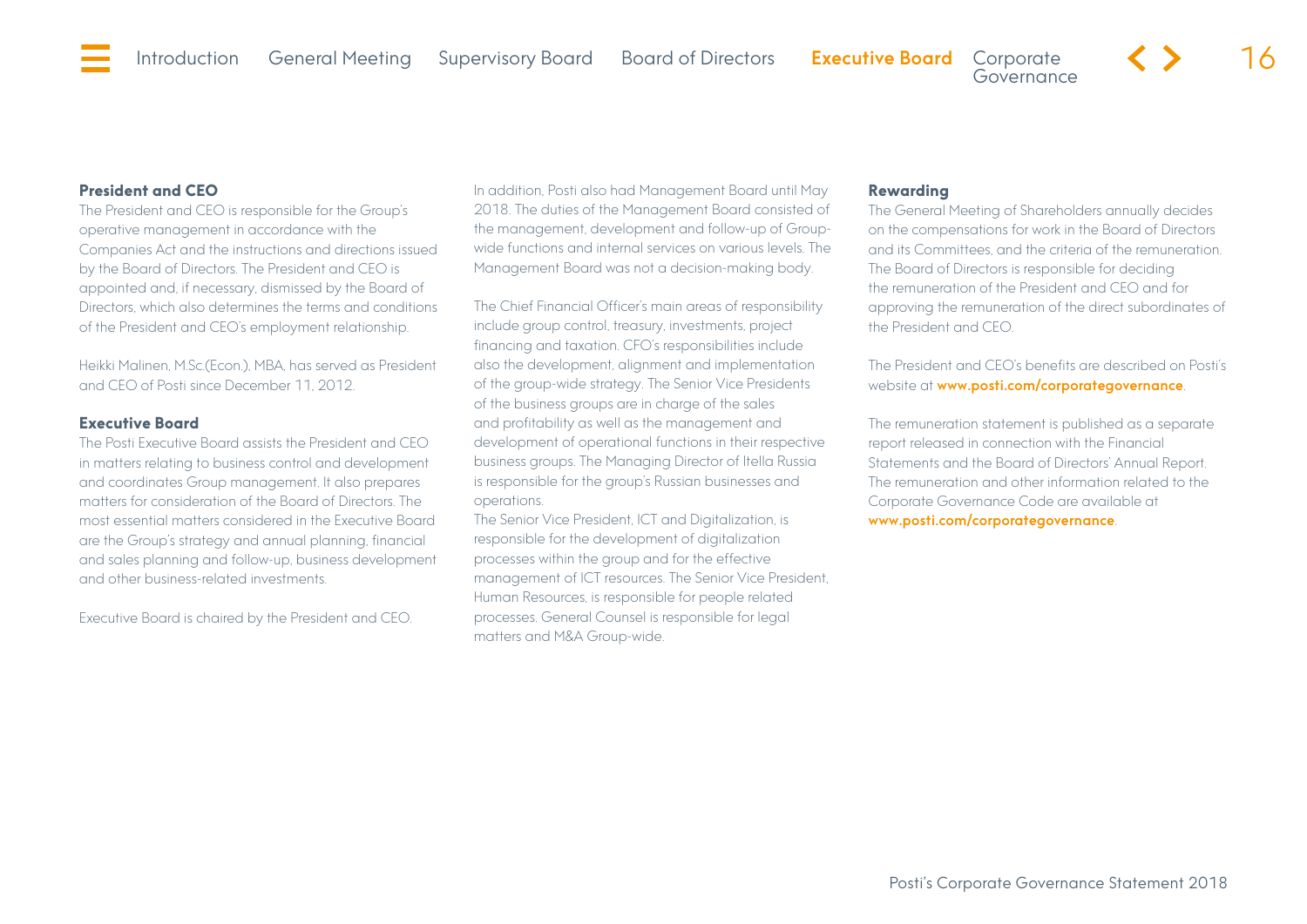# <span id="page-16-0"></span>**6 Other Corporate Governance**

#### **Internal control**

Internal control is an important part of Posti's corporate governance. Posti's Board of Directors, management and other personnel all take part in internal control processes. Internal control is not a separate process, but it is integrated into the company's day-to-day operations. Internal control covers all of Posti's processes, policies and organizational structures that help to ensure that the Group, Business Groups and Units are achieving their objectives. This is accomplished when

- business operations are run efficiently
- assets are managed responsibly and cost-effectively
- financial reporting is organized reliably
- business conduct is ethical, and in compliance with the laws, regulations and internal policies.

Overall responsibility for arranging internal control lies with the Board of Directors of Posti. The CEO is responsible for creating the control environment and for internal control follow-up. Additionally, the heads of the Business Groups, Units and Corporate Functions are responsible for organizing internal control within their area of responsibility. The operational managers within the organization are managing process risks. In practice majority of risk identification and mitigation is done by this level, and it thus has a great importance when implementing internal control.

The controls are supported by internal monitoring and oversight functions (such as financial control, quality,

risk management, compliance, and legal). At the Group level, internal control relies on Posti's values and ethical guidelines, the Group's code of conduct and operating principles, and the functional organization, which also allow efficient monitoring in different parts of the Group. One of the core monitoring mechanisms is the follow-up of financial targets and financial supervision, which are based on monthly reporting. In addition to actuals it includes updated forecasts for the whole financial year and for the next 12 rolling months.

#### **Risk management**

The Group's risk management, based on the principles of Enterprise Risk Management (ERM), covers all Group operations and forms an integral element of Posti's management and strategy processes. Risk Management in Posti is designed to identify uncertainties that could affect the company and its strategic and operational performance. These events can be either positive or negative in impact.

Risk identification, analysis, and the planning of risk management measures is carried out once a year as part of the Group's strategy process. The status of the risk profile and management measures is, in addition, updated regularly once a year and whenever significant risks are identified or the profiles of major risks undergo material changes. The Group's risk portfolio is compared against the risk-bearing capacity based on a financial model developed within the Group.

#### **Risk management's responsibilities**

The management of the Group's business groups and units, operational units and of Group functions is responsible for risk management as part of strategic and operative management in its operations as well as in outsourced functions for which it is responsible. A Risk Champion has been appointed in all business groups, their business units and the most important Group functions. In addition, every employee at Posti is responsible for taking risks into consideration in his/her work and for reporting detected risks to his/her supervisor.

**Governance** 

Board of Directors owns and approves Posti's Enterprise Risk Management Policy and reviews Posti's essential risks and Risk Management system at least once a year. Audit Committee is responsible for monitoring and evaluating the adequateness and efficiency of Risk Management and reviews Posti's risks. Chief Executive Officer (CEO) and Group Chief Financial Officer (CFO) oversee that the principles and processes of Risk Management are embedded in Posti's management system and control and reporting processes. Group Executive Board (EB) oversees that the principles and processes of Risk Management are embedded in Posti's strategic and operational management.

The Internal Audit unit assesses the coverage and functionality of the Group's risk management and provides support in risk identification.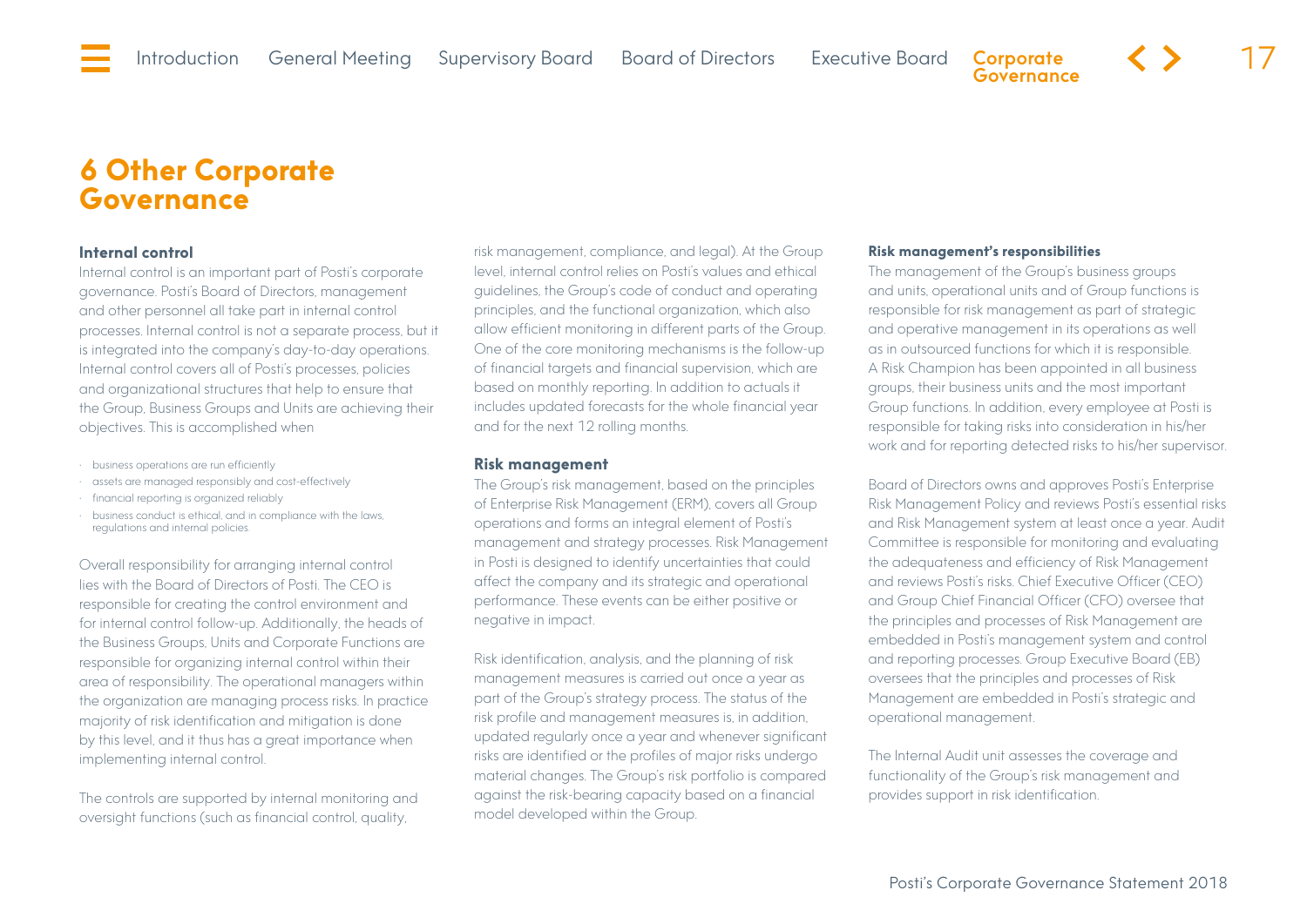Governance

18

#### <span id="page-17-0"></span>**Risk management support**

Group Finance administers currency and other financial risks in a centralized manner based on financing guidelines confirmed by the Board of Directors and secures the availability of equity financing and debt financing under competitive terms. It supports the business groups in financing-related arrangements and takes care of external funding in a centralized manner. It is also responsible for financial assets management and hedging measures.

The Group's Chief Risk and Security Officer and Corporate Risk Management Unit supports risk management policy implementation, coordinates key risk consolidation and develops risk management tools and operating methods. Group's Chief Risk and Security Officer reports to the General Counsel, who reports to the CEO. The Chief Risk and Security Officer also functionally reports to the CFO in a matrix with regards to Enterprise Risk Management.

The Corporate Risk Management unit supports Group units in the management of operational risks related to corporate security.

Posti's Enterprise Risk Management Policy is available at [www.posti.com/riskmanagement](https://www.posti.com/en/riskmanagement).

#### **Internal audit**

The Group's internal audit produces independent assessment, assurance and consultation services required by Corporate Governance, which are used to analyze the Group's business functions and their processes and the efficiency of management, risk management, supervision, reporting and administration. Its goal is to help identify development targets through which the efficiency, predictability, productivity and compliance of business can be improved.

Internal audit supports the Board of Directors and Group management, which are responsible for organizing internal control, in their supervisory duty.

The Internal Audit unit reports administratively to the CEO and functionally to the Audit Committee. The unit's own resources and external resources are used in the execution of the audits.

#### **Auditor**

The authorized public accountancy firm PricewaterhouseCoopers Oy was re-elected in Annual General Meeting in 2018 as Posti's auditor until the next Annual General Meeting, with Authorized Public Accountant Merja Lindh as the principal auditor.

The auditor was remunerated for audit services during 2018 by . In addition, non-audit services were purchased in 2018 with EUR 626.026, from the auditor. In addition non-audit services were purchased in 2018 with EUR 967.415 from the auditor.